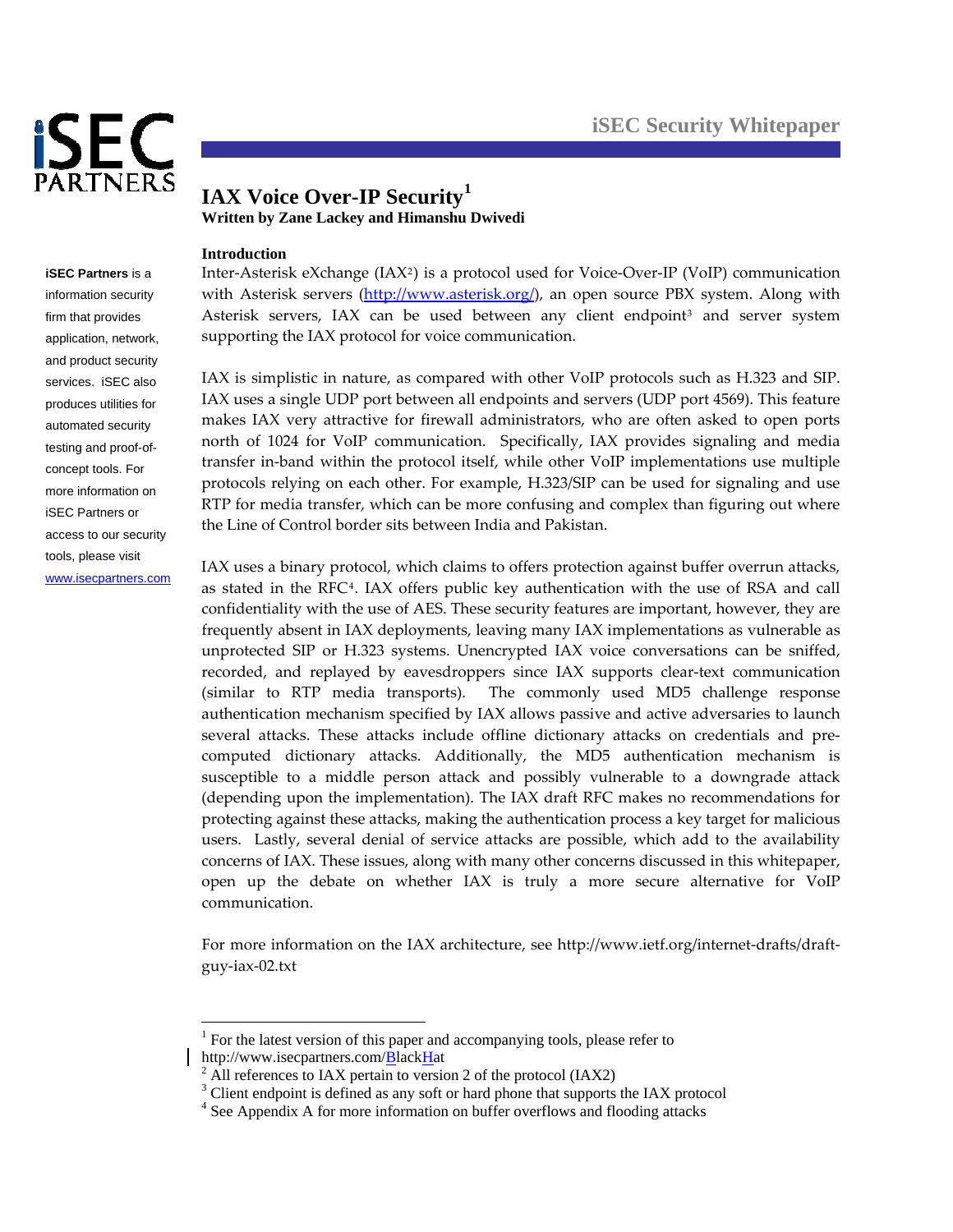The security aspects supported by IAX implementations are discussed in the whitepaper, specifically authentication, password protection, and availability. The results derived from focused research on IAX implementation, the supported authentication methods, reliability, and security features; however this paper should not be regarded as an exhaustive security analysis of the IAX protocol and its implementations. The following sections discuss each topic in detail.

# **1.0 Authentication Background**

1

IAX supports three authentication methods, including plaintext authentication, MD5 authentication, and RSA authentication. In the MD5 authentication process, IAX endpoints use a challenge response system based on MD5 hashes. The MD5 authentication method protects against passive eavesdroppers who could view a clear-text password over the network as well as protection against replay attacks. The authentication scheme is vulnerable to common authentication attacks, including dictionary attacks that may allow a compromise of the endpoints credentials. The protocol also requires storage of the actual password as the password verifier<sup>[5](#page-1-0)</sup>, increasing the harm of server compromise.

In general, MD5 allows any weak or strong password to be hashed without sending the password over the network in clear‐text. For example, if an endpoint were to use the password of 'Sonia', which is a weak password since it only has 5 characters and no numbers, the MD5 hash that would be used is CCD5614CD5313D6091A96CE27C38EB22. Creating an MD5 hash of the password of Sonia ensures the password is not sent over the next in clear text; however, it exposes another problem which is the use of passwordequivalent values. For example, the MD5 hash of the password of Sonia will always be the same, making it vulnerable to a replay attack. An attacker could simply sniff the MD5 hash over the network and replay it, allowing them to be authenticated instantly. The attacker does not need to know what the real password is, but simply capture the MD5 hash (the password equivalent value) and sent it over to the authenticating device. Furthermore, to speed-up the process, the attacker could simply create a MD5 hash for every word in the dictionary (pre‐computed attack) and send those values to the authenticating device. While the attacker would not know the correct password, eventually they would send a MD5 hash that matches that hash for the correct password.

In order to prevent replay attacks, the challenge response method is supported by IAX. The MD5 authentication used by IAX (and other Challenge‐Response solutions) does not require the use of a password or a replayable password equivalent. The challenge response method of authentication is where the authenticator, such as an Asterisk server, sends a challenge to the endpoint for each unique authentication request. For example, if an IAX endpoint tried to authenticate 5 different times, they would be given 5 different challenges, one for each authenticating attempt. Once the endpoint receives the challenge from the authenticator, the endpoint will concatenate the challenge with its password and create a MD5 hash. This MD5 hash, which is now derived from the challenge from the authenticator and the endpoint's

<span id="page-1-0"></span><sup>&</sup>lt;sup>5</sup> Password verifiers are the data that must be stored in order to authenticate a peer. Ideally password verifiers are not passwords, or password equivalents, and attackers who can read the verifier store gain only the ability to launch dictionary attacks on passwords with tools like "Crack".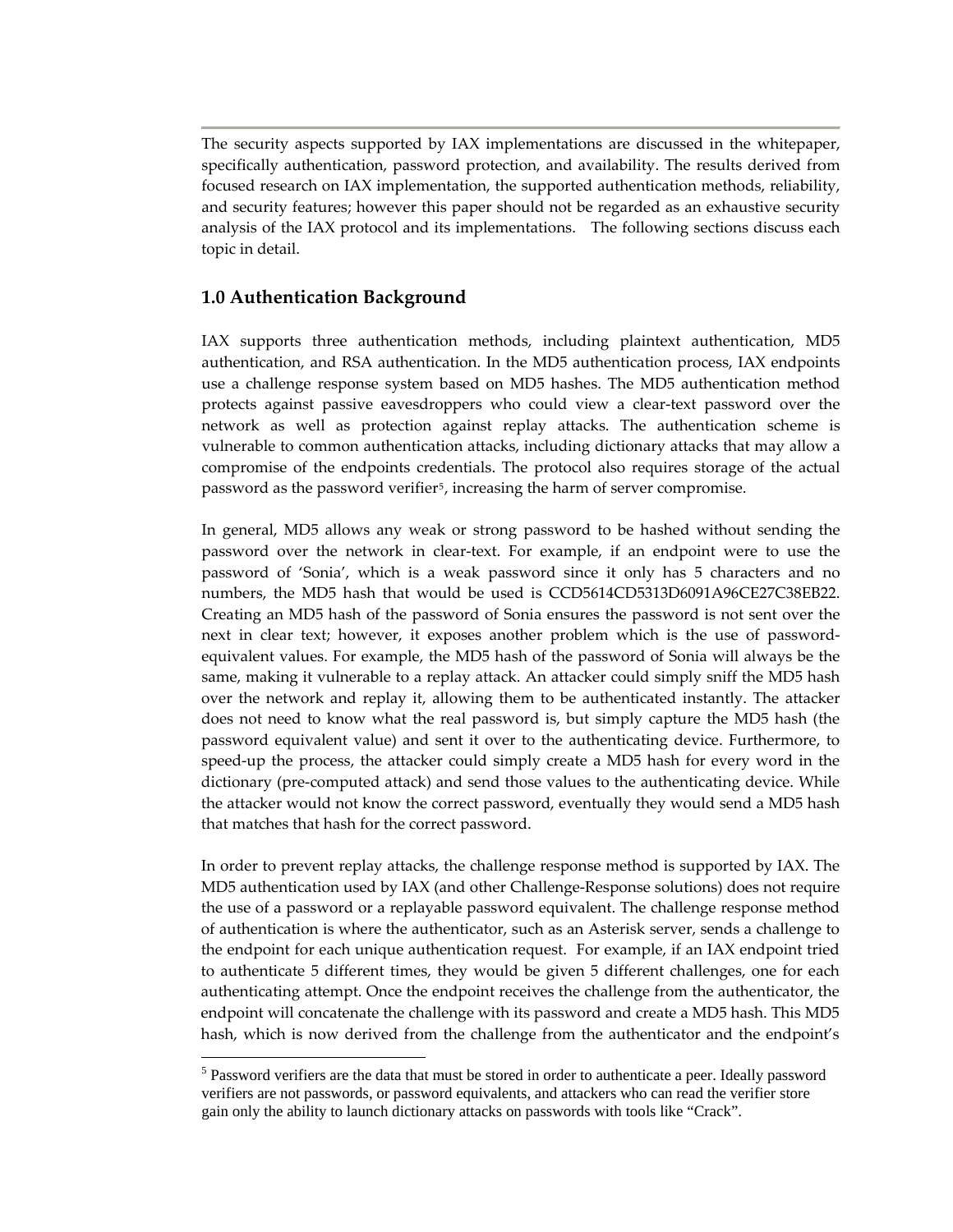password, is sent over the network to the authenticating device. The authenticating device, also knowing the challenge and password, will create an MD5 hash using the challenge they produced for the endpoint and the correct password. If the MD5 hash generated by the authenticator matches the MD5 hash sent over the network by the endpoint, then the authenticator knows the correct password was used by the endpoint. If the MD5 hash sent over the network by the endpoint does not match the one created internally by the authenticating device, then the authenticator knows the correct password was not used (and the endpoint is not successfully authenticated). Figure 1.1 is an example of the IAX authentication process:





The challenge/response method prevents replay attacks, as a unique challenge is used for every authentication request. If an attacker sniffs the authentication of an endpoint, the attacker will not be able to replay the response as the challenge used to create that hash was only valid for that unique authentication request. Hence, the attacker would be trying to replay a MD5 hash that was created with a challenge tied to another session , which is therefore useless.

The following sections describe a few of the authentication weaknesses identified by iSEC, including protocol weaknesses and implementation weaknesses:

- ‐ Protocol Weaknesses: Section 1.1.1, 1.1.2, and 1.1.3
- ‐ Implementation Weaknesses: Section 1.2.1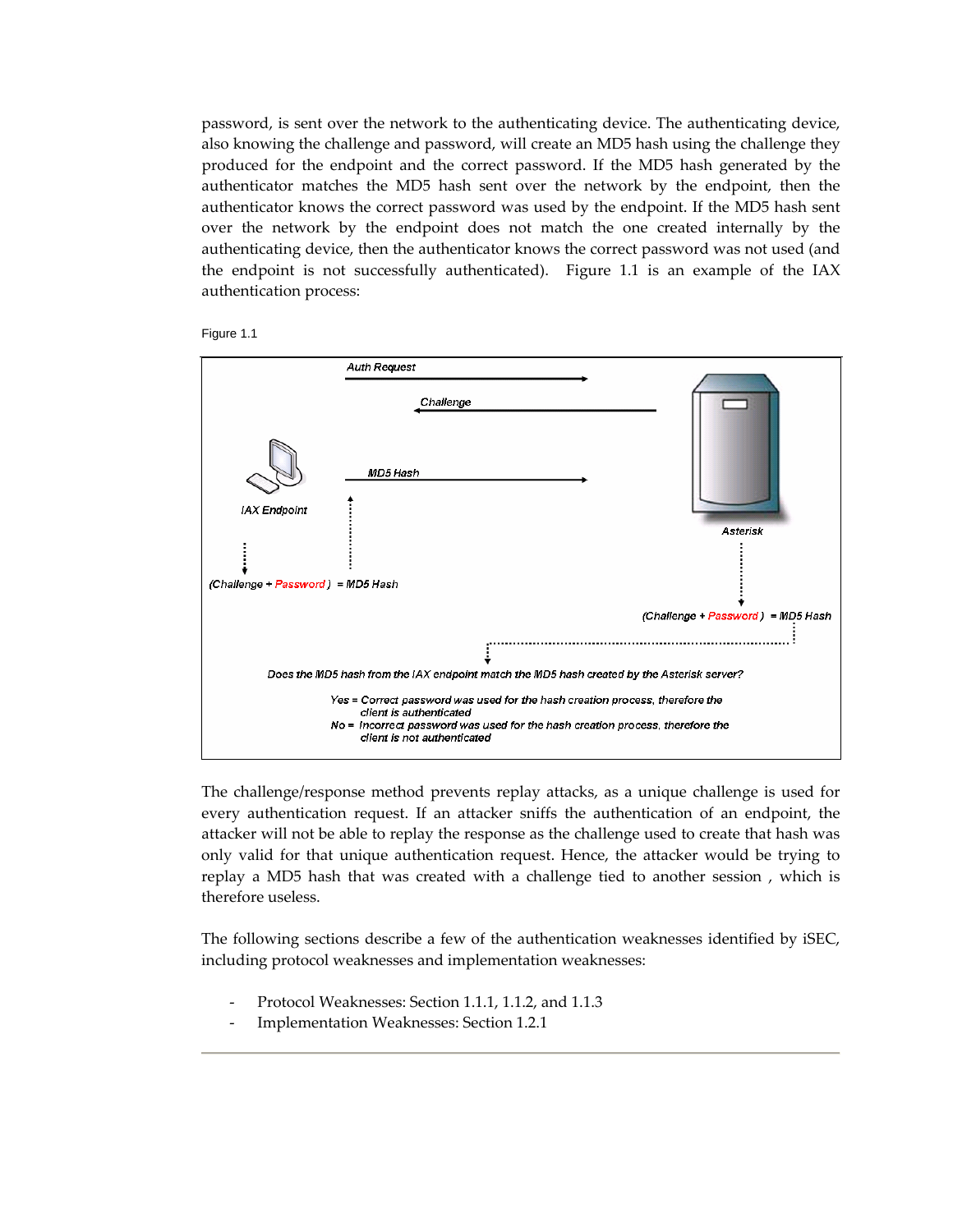# **1.1.1 Offline Dictionary Attack**

The IAX MD5 authentication method protects against passwords being exposed in clear‐text and against the replaying of intercepted authentication; however, it is still vulnerable to some common authentication attacks. These attacks include an offline dictionary attack that allows the credential compromise when insufficiently strong passwords are in use.

As shown in figure 1.1, a challenge is sent by the Asterisk server to the IAX endpoint over the network. This challenge is a component used to create the MD5 authentication response that is also sent over the network. Both the challenge and the response that is included in authentication process are available to a passive adversary listening on the network. While the authentication hash is not useful for direct replay, it can be used in conjunction with the challenge used to create it. Unlike an online brute‐force attack, where an attacker would attempt to authenticate using a guessed passwords over and over (before being locked‐out) the offline dictionary attack allows an attacker to quickly try passwords computationally on their own system, checking if they are correct without access to the targeted system. For example, if a person knew how to count, but did not know how to add, and wanted to solve the problem of  $8 + x = 15$ , she would only need 7 attempts (1 thru 7) before brute-forcing the correct answer. The same idea applies to an offline dictionary attack. If an attacker knows the challenge sent by an attacker is 214484840 and the resulting MD5 hash is fc7131a20c49c3d96ba3e2e27d27, she can test any given password by concatenating the password with the challenge and computing the MD5. If the result is equal to the hash the attacker sniffed over the network, the attacker has guessed the correct password. See figure 1.2 and table 1.3 for more details.



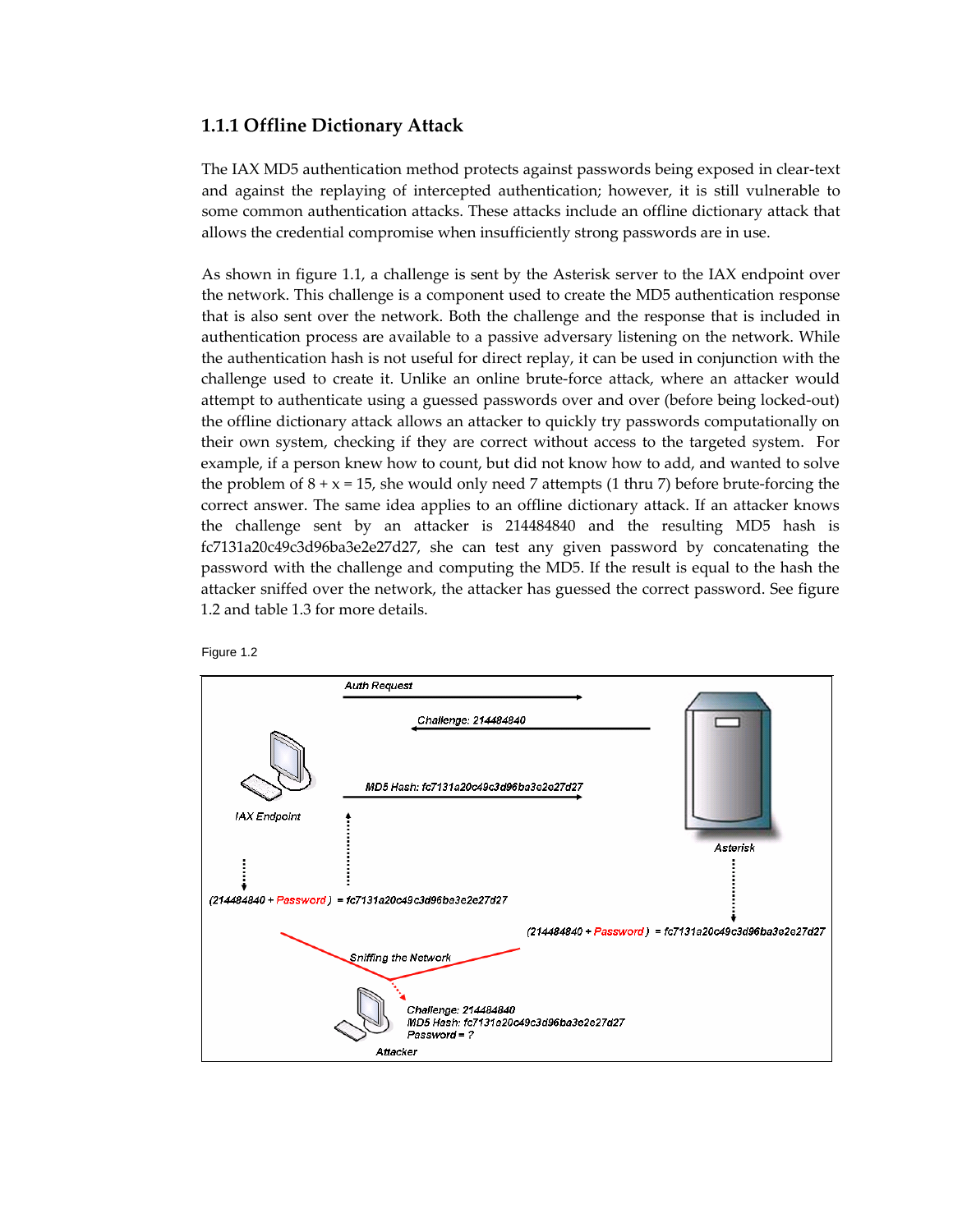| <b>Table 1.3 Passive Dictionary Attacks</b> |                                         |  |  |  |  |  |  |  |  |  |  |
|---------------------------------------------|-----------------------------------------|--|--|--|--|--|--|--|--|--|--|
| Hash = (Challenge + Password) MD5           |                                         |  |  |  |  |  |  |  |  |  |  |
| Sniffed Information:                        |                                         |  |  |  |  |  |  |  |  |  |  |
| Challenge: 214484840                        |                                         |  |  |  |  |  |  |  |  |  |  |
| $HASH+$<br>fc7131a20c49c3d96ba3e2e27d27     |                                         |  |  |  |  |  |  |  |  |  |  |
|                                             |                                         |  |  |  |  |  |  |  |  |  |  |
| (214484840 + Hello) MD5                     | $= c15bc53e22ea97bc0cdfdab7754d5001$    |  |  |  |  |  |  |  |  |  |  |
| $(214484840 + My)$<br>MD5                   | $= b29419fd0def440dbabb364449ee067b$    |  |  |  |  |  |  |  |  |  |  |
| $(214484840 + Name)$<br>MD <sub>5</sub>     | $= 7132e2f97625814931838e63f1b05197$    |  |  |  |  |  |  |  |  |  |  |
| $(214484840 + Is)$<br>MD <sub>5</sub>       | $= 6e36348e6963f75b7c18722b2ab6c0d3$    |  |  |  |  |  |  |  |  |  |  |
| (214484840 + Sonia) MD5                     | 1beb71d8a6e7a968cf6118e8b328b319<br>$=$ |  |  |  |  |  |  |  |  |  |  |
| $(214484840 + My)$<br>MD <sub>5</sub>       | $= b29419fd0def440dbabb364449ee067b$    |  |  |  |  |  |  |  |  |  |  |
| (214484840 + Voice) MD5                     | $= d63bfd9e48b2ea84c067848350f040b3$    |  |  |  |  |  |  |  |  |  |  |
| $(214484840 + Is)$<br>MD5                   | 6e36348e6963f75b7c18722b2ab6c0d3<br>$=$ |  |  |  |  |  |  |  |  |  |  |
| $(214484840 + My)$<br>MD5                   | $= b29419fd0def440dbabb364449ee067b$    |  |  |  |  |  |  |  |  |  |  |
| (214484840 + Passport) MD5                  | $= 140611b567a289b074bdcd43494b92f9$    |  |  |  |  |  |  |  |  |  |  |
| (214484840 + 123voiptest) MD5               | fc7131a20c49c3d96bf69ba3e2e27d27        |  |  |  |  |  |  |  |  |  |  |

Notice the last row in table 1.3, where the generated MD5 hash matches the sniffed MD5 hash capture over the network. This information allows the attacker to verify they have identified the correct password, which was "123voiptest". Furthermore, unlike other password attacks, the attacker only needs to capture a challenge and MD5 hash once to perform this attack. The challenge will always be valid for the MD5 hash sniffed over the network, which all the information required to perform the passive attack.

iSEC has released a proof of concept tool called IAX.Brute<sup>[6](#page-4-0)</sup>, which automatically performs a passive dictionary attack with an intercepted challenge and corresponding hash from a valid authentication response. iSEC's testing shows a dictionary file of 280,000 words will take less that one minute to test on a Thinkpad T42 with an Intel PIV processor (running 1.83GHz).

# **1.1.2 Active Dictionary Attack**

In addition to the passive attack, IAX is also vulnerable to a pre-computed dictionary attack. Unlike the passive dictionary attack where the attacker sniffs the challenge and MD5 hash over the network, the pre‐computed attack would require the attacker to take a known challenge and concatenate it with a list of password to create a long list of MD5 hashes. Once a list of pre‐computed hashes are created, the attacker would inject a challenge, the same challenge that was used to create the pre‐computed hashes, to an IAX client endpoint. When the endpoint receives the challenge from the attacker, it will respond with an MD5 hash, which is derived from the attacker's challenge and the endpoint's password. Since the challenge was sent by the attacker, the attacker does not need to brute‐force the MD5 hash, but rather simply match the hash sent by the endpoint to a pre‐computed hash created by

1

<span id="page-4-0"></span><sup>6</sup> Further discussed in Section 3.1 of this paper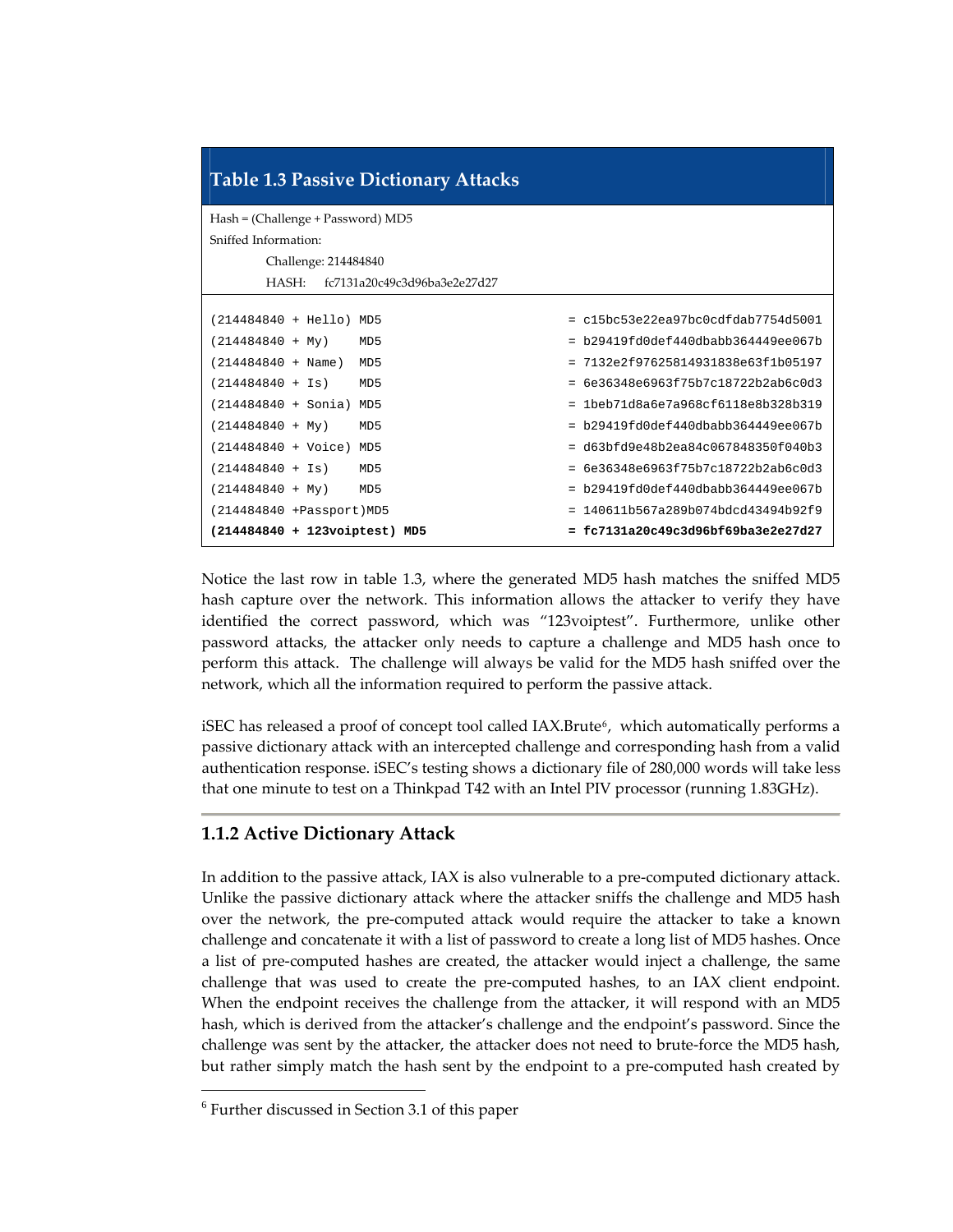the attacker. Once the one of the hashes match, the attacker knows he or she has compromised the password.

The pre‐computed dictionary attack significantly reduces the time required to gain an endpoint's password since the long list of MD5 hashes has already been created. Additionally, since the attacker is allowed to inject a challenge during the authentication process, by spoofing the source IP of the Asterisk server and predicting the sequence information of the IAX packet, the attacker is guaranteed that their challenge will be used by the endpoint in order to create the MD5 authentication hash. For example, if an attacker concatenates '101320040' with every word in the English dictionary, they have a list of pre‐ computed hashes. The only step the attacker would need to do is inject a packet to the endpoint with the challenge of '101320040'. When the endpoint receives the challenge, they will send the MD5 hash over the network. The attacker can simply sniff the response and compare it to the pre‐computed list. Once one of the pre‐computed MD5 hash matches the one capture from the target, the attacker knows the password. Figure 1.4 shows the example of the pre‐computed attack using active packet injection.





Notice in figure 1.4, the attacker has created a list of pre‐computed hashes based on the challenge of 101320040 (shown on the lower left). The attacker then injects the challenge of 101320040 during the endpoint's authentication process. The client creates an MD5 hash from using the attacker's challenge. Unlike the passive dictionary attacker where the attacker needs to brute‐force the password, once the attacker sniffs the MD5 hash over the network, they can simply match the sniffed MD5 hash to one of the pre‐computed MD5 hashes. If a match appears, the attacker has just gain access to the endpoint's password.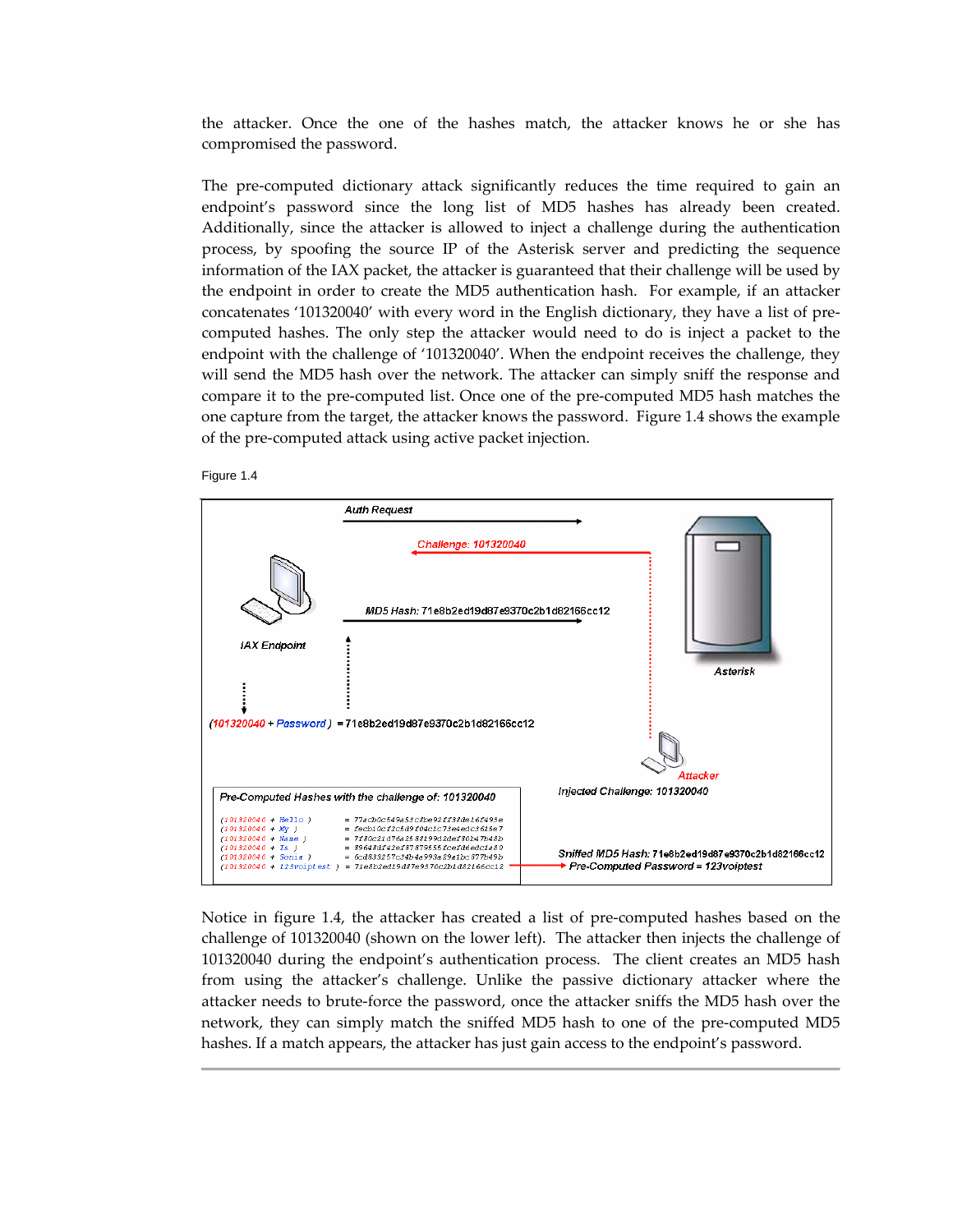#### **1.1.3 Middle Person Attack[7](#page-6-0)**

In addition to active attacks, IAX's support of the challenge response authentication method makes it vulnerable to a middle person attack. The middle person attack would require an attacker to perform an attack on the network via ARP cache poisoning or DNS spoofing techniques. Once the attacker is routing traffic between a legitimate endpoint and the Asterisk server, he/she can perform a middle person attack and authenticate to the Asterisk server without knowing a valid username/password.

During an attack, the malicious user monitors the network to identify when an IAX endpoint sends an authentication request to the Asterisk server. When the authentication request occurs, the attacker would intercept the packets, since they are performing a middle person attack , and prevent it from reaching the real Asterisk server. The attacker would then send their own authentication request to the Asterisk server. Using the challenge response method for authentication, the Asterisk server will send a challenge to the attacker. The attacker receives the challenge and then sends the same challenge to the legitimate endpoint, who was wishing to authenticate in the first step. The legitimate endpoint would then send a valid MD5 hash to the attacker (derived from the real password and Asterisk's challenge), thinking the attacker is the actual Asterisk server. Once the attacker has the valid MD5 hash from the legitimate endpoint, the attacker would send the hash to the Asterisk server and become successfully authenticated. See figure 1.5 for details.



The middle person attack significantly increases the attack surface on IAX implementations, allowing an attacker become authenticated to the Asterisk server without or brute‐forcing a single username/password.

<u>.</u>

<span id="page-6-0"></span> $^7$  Middle Person attack is also know as a Man-in-the-Middle (MITM) attack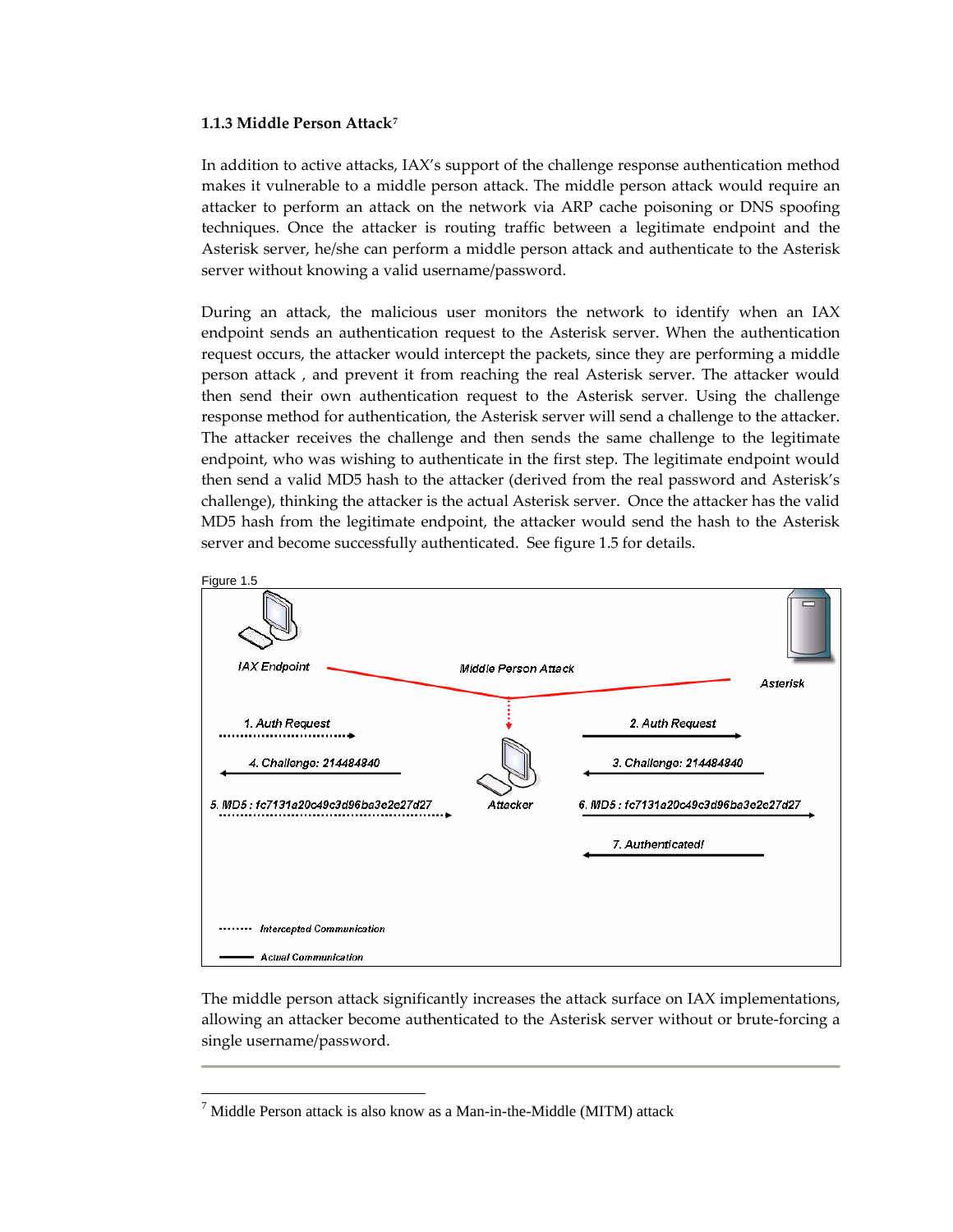#### **1.2.1 MD5 to Plaintext Downgrade Attack**

The IAX protocol specification does not mention some important security protections, leaving implementations potentially vulnerable to active attacks. This susceptibility to active attacks arises from the fact that no integrity protection is provided in the IAX protocol. Due to the lack of integrity protection, both the endpoint and the Asterisk server can never be sure that their communication has not been tampered with on the wire.

Previously, IAX clients built with the IAX implementation library 'iaxclient' were vulnerable to an authentication downgrade attack. Vulnerable IAX implementations could be downgraded to plain‐text during the authentication process. The downgrade attack caused an endpoint to send its password in clear‐text, when it would normally use a MD5 Digest for authentication.

In order to perform this attack, the attacker needs to complete a few steps. First, the attacker would need to sniff the network $8$ , watching for an endpoint attempting to register to the Asterisk Server (AS) using a Registration Request (REGREQ) packet. The attacker would then need to parse out the required sequence values from the REGREQ packet, including the Destination Call ID (DCID), Outbound Sequence Number (oseq), Inbound Sequence Number (iseq), Username Length, and Username. Once the information has been gathered, the attacker needs to increase the iseq value to correspond with the existing session originally created by the AS (making it valid for a spoofed REGAUTH packet). After the sequence information is increased appropriately, the attacker would then inject a REGAUTH packet, which is spoofed from the AS to the endpoint, specifying that only plaintext authentication is allowed. If the spoofed packet wins the race back to the endpoint (ahead of the AS's real packet that requires MD5 authentication), the endpoint will send another REGREQ packet across the network with the password in plaintext. This allows the attacker to recover the password from the network with a standard sniffer such as Wireshark<sup>[9](#page-7-1)</sup>. See figure 1.6 for an example.

1

<span id="page-7-0"></span><sup>&</sup>lt;sup>8</sup> All exposures listed in the whitepaper require access to the network traffic between any victim endpoints and an Asterisk server. Gaining access to network traffic in a switched environment is outside the scope of this document, but is generally considered a trivial attack. For example, see papers such as http://www.sans.org/resources/idfaq/switched\_network.php and tools such as arpspoof in the dsniff package http://www.monkey.org/~dugsong/dsniff/. 9

<span id="page-7-1"></span><sup>&</sup>lt;sup>9</sup> http://www.wireshark.org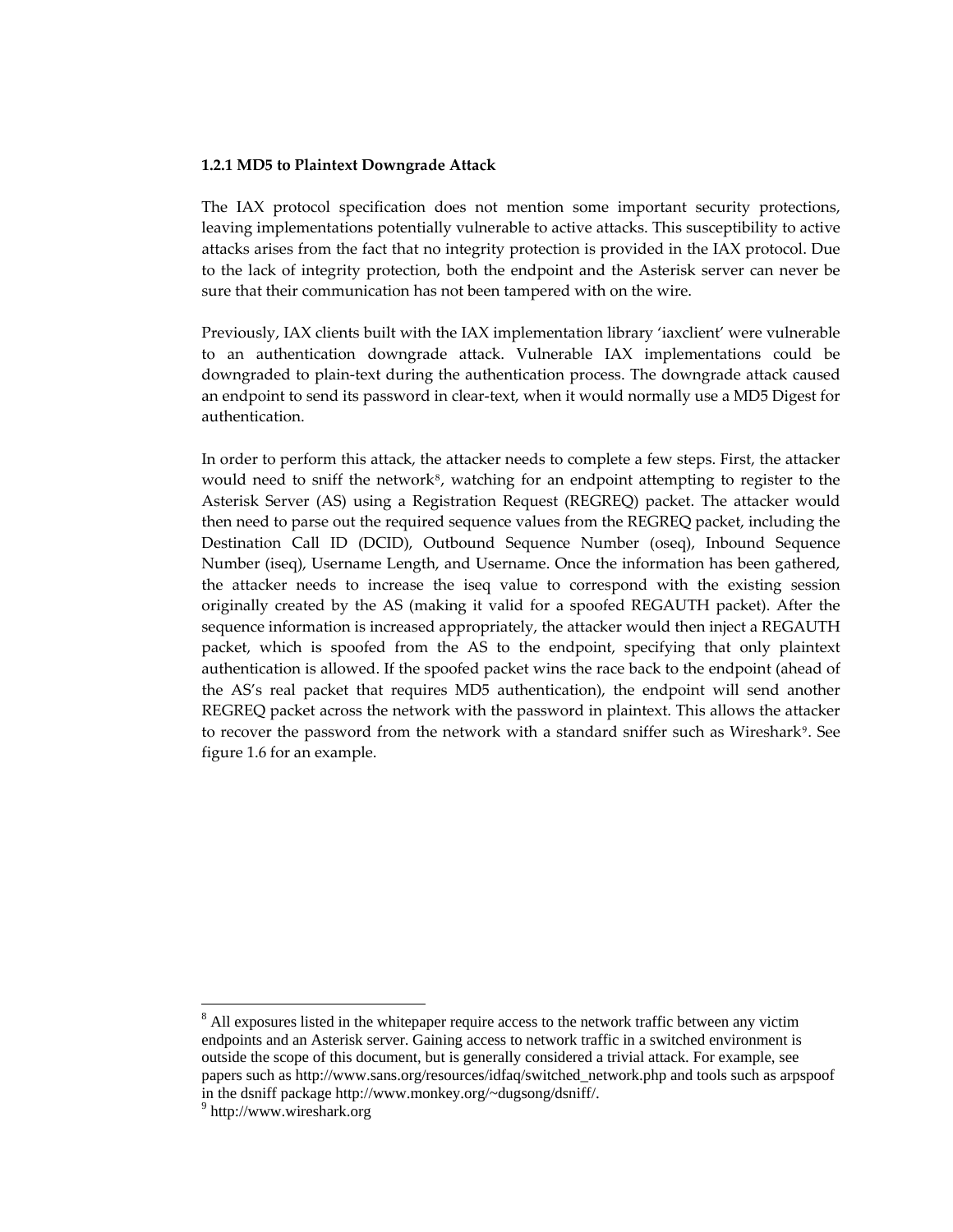

Figure 1.6 shows an endpoint attempting to register to the Asterisk server. During the authentication process, the attacker pulls the required session information from this packet. Once the information is extracted, the attacker will then inject a REGAUTH packet specifying only plaintext authentication is allowed, spoofed from the Asterisk server to the endpoint. When the endpoint receives the spoofed packet, it will respond with another REGREQ with the password in plaintext (in this case, the sample password "123voiptest" is shown.) Because this password is sent in plaintext, it can be easily sniffed by an attacker.

During the course of testing, iSEC contacted the iaxclient library developers and worked with them to resolve this issue. The iaxclient developers responded by removing plaintext authentication functionality entirely from the library. Since this issue has been resolved in the latest version of iaxclient, iSEC Partners has released an automated Python tool, called IAXAuthJack.py, to test if existing iaxclients are vulnerable to this attack. The tool is described further in Section 3.2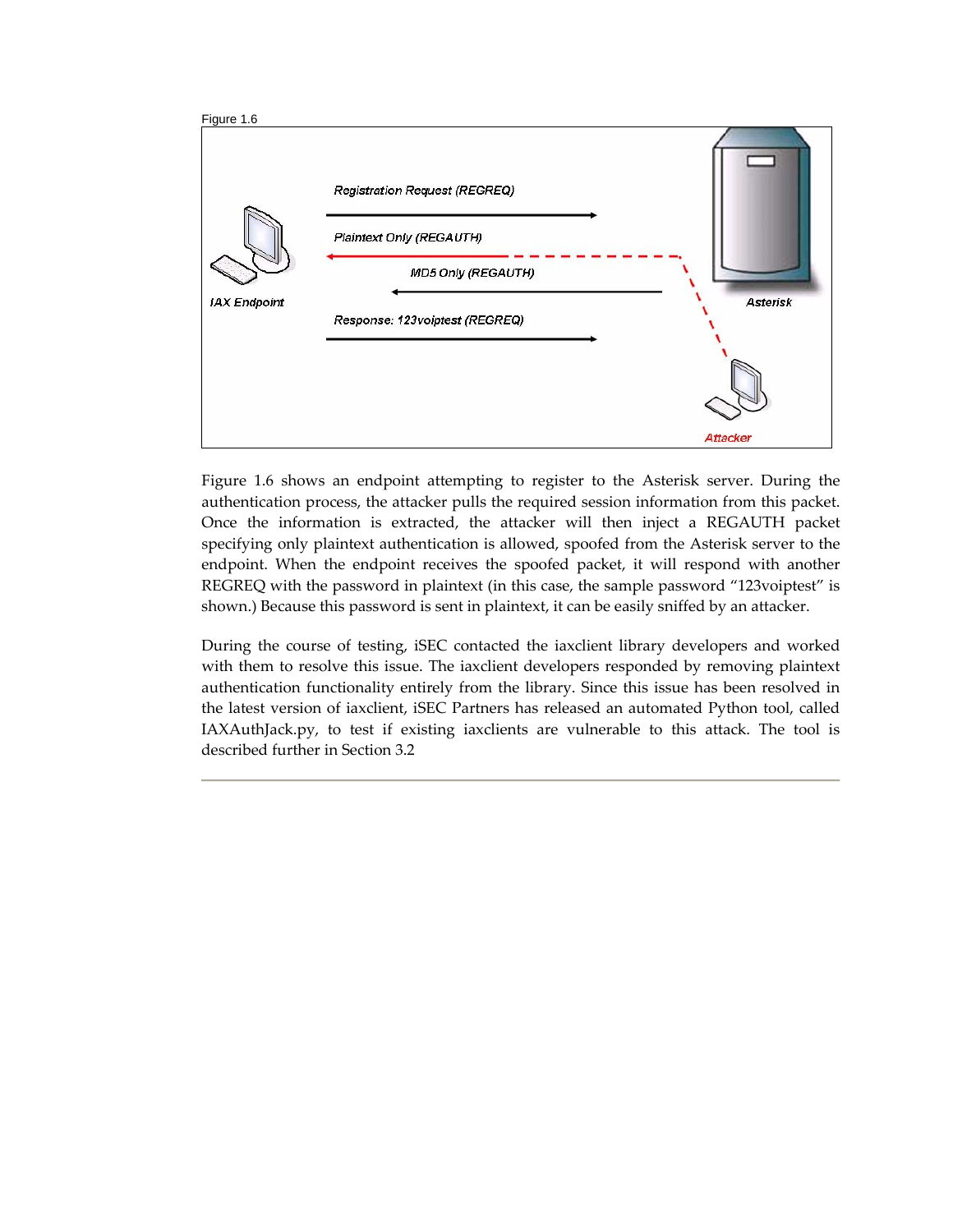# **2.0 Denial of Service Attacks**

A Denial of Service (DoS) attack can leave an endpoint unusable or unavailable for an extended period of time. The severity of DoS attacks are often different between one environment and the next. For example, a DoS attack on a NFS daemon may prevent end‐ users from gathering files over the network; however, a DoS attack on a VoIP network might prevent one user from calling 911 in case of an emergency. While any type of DoS attack is not desired, the severity of a DoS on VoIP networks can often be higher due to the dependencies of end users on voice communication.

Similar to the downgrade attack against authentication, the Denial of Service attacks against IAX are the result of predictable session information and a lack of integrity protection. This allows an active attacker to spoof control frames. While DoS issues are openly discussed in the IAX RFC, iSEC Partners wishes to demonstrate the ease in which some of the attacks can be performed. Additionally, it should be noted that even if AES encryption is used during a call, these attacks are still valid as all session information remains in the clear.

The following section discusses a few of the DoS attacks identified in the IAX protocol.

## **2.1 The Registration Reject (REGREJ) Attack**

The Registration Reject attack is aimed at preventing an endpoint from registering to the Asterisk Server (AS). In this attack, an attacker monitors the network for a victim endpoint attempting to register to the AS via a Registration Request (REGREQ) packet. The attacker parses out the required values from the REGREQ packet, such as the Destination Call ID (DCID), Outbound Sequence Number (oseq), Inbound Sequence Number (iseq), Username Length, and Username. Once the information have been enumerated, the attacker needs to increase the iseq value to correspond with the existing session originally created by the AS (making it valid for a spoofed REGREJ packet). After the sequence information in increased appropriately, the attacker would then inject a REGREJ packet spoofed from the AS to the victim. This attack depends on the attacker's packet winning the race against the server's REGAUTH packet, which would allow the registration process to continue. See figure 2.1 for an example.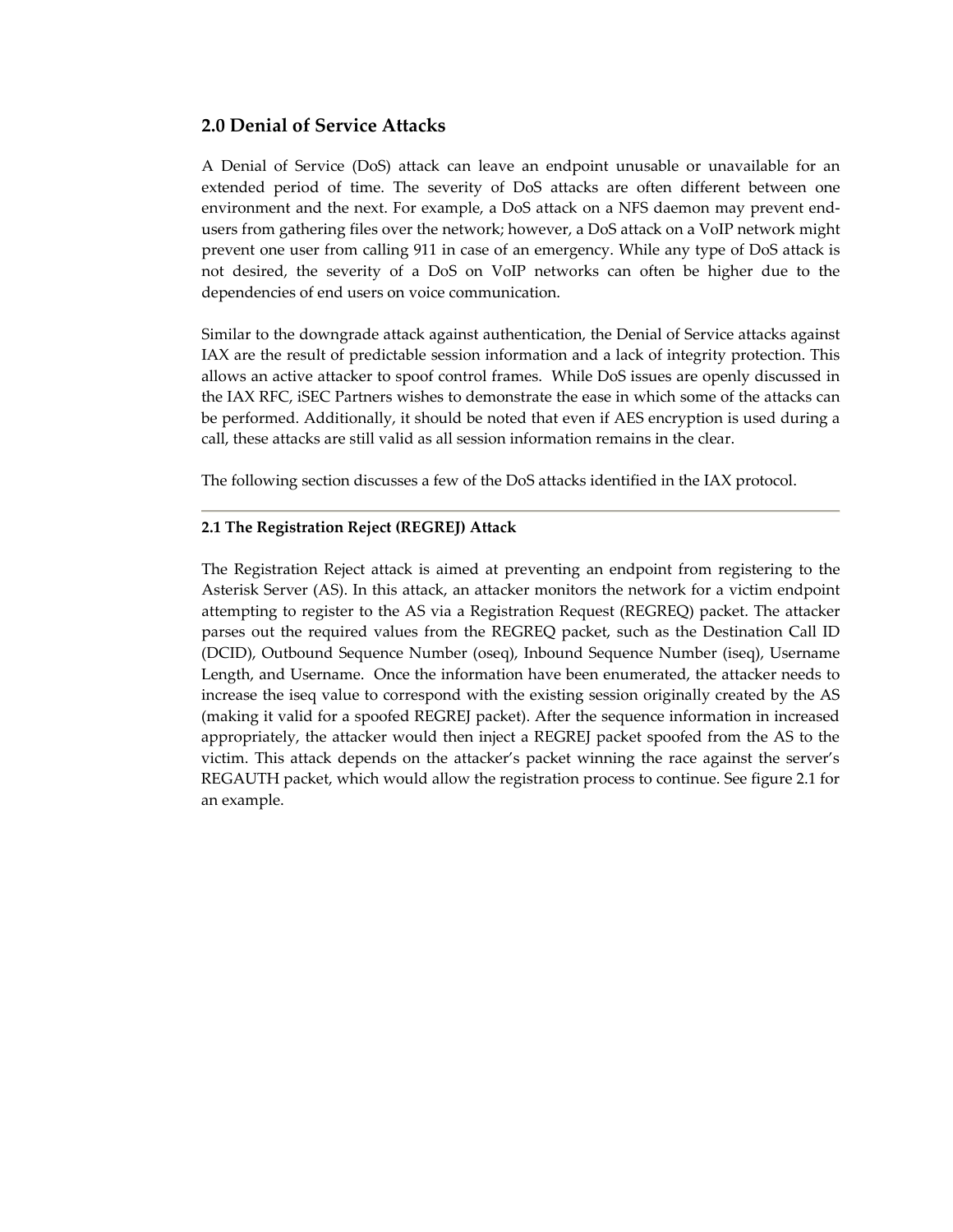

Figure 2.1 shows an endpoint attempting to register to an Asterisk server. During the authentication process, the attacker then pulls the required session information from this packet. Once the information is enumerated, the attacker will then inject a REGREJ packet, specifying the authentication process has failed. When the endpoint receives the spoofed packet, it will believe registration process has failed and ignore the server's MD5 challenge.

## **2.2 The HangUP Attack**

The HangUP attack disconnects calls that are in progress between two endpoints. During the attack, a malicious endpoint monitors the network for the many items that indicate a call is in progress, such as an ANSWER packet, a Mini voice packet, a PING or PONG packet. The attacker then parses out required values from one of these packets, such as the Source Call ID (SCID), Destination Call ID (DCID), Inbound Sequence Number (iseq), and Outbound Sequence Number (oseq). Once the information has been parsed, the attacker must manipulates the iseq and oseq values so they will be valid for a spoofed HANGUP packet, ensuring their sequence information increases correctly to match the values sniffed over the network. Finally, the attacker injects the spoofed HANGUP packet with the correct information, which will cause a call to be torn down. See figure 2.2 for an example.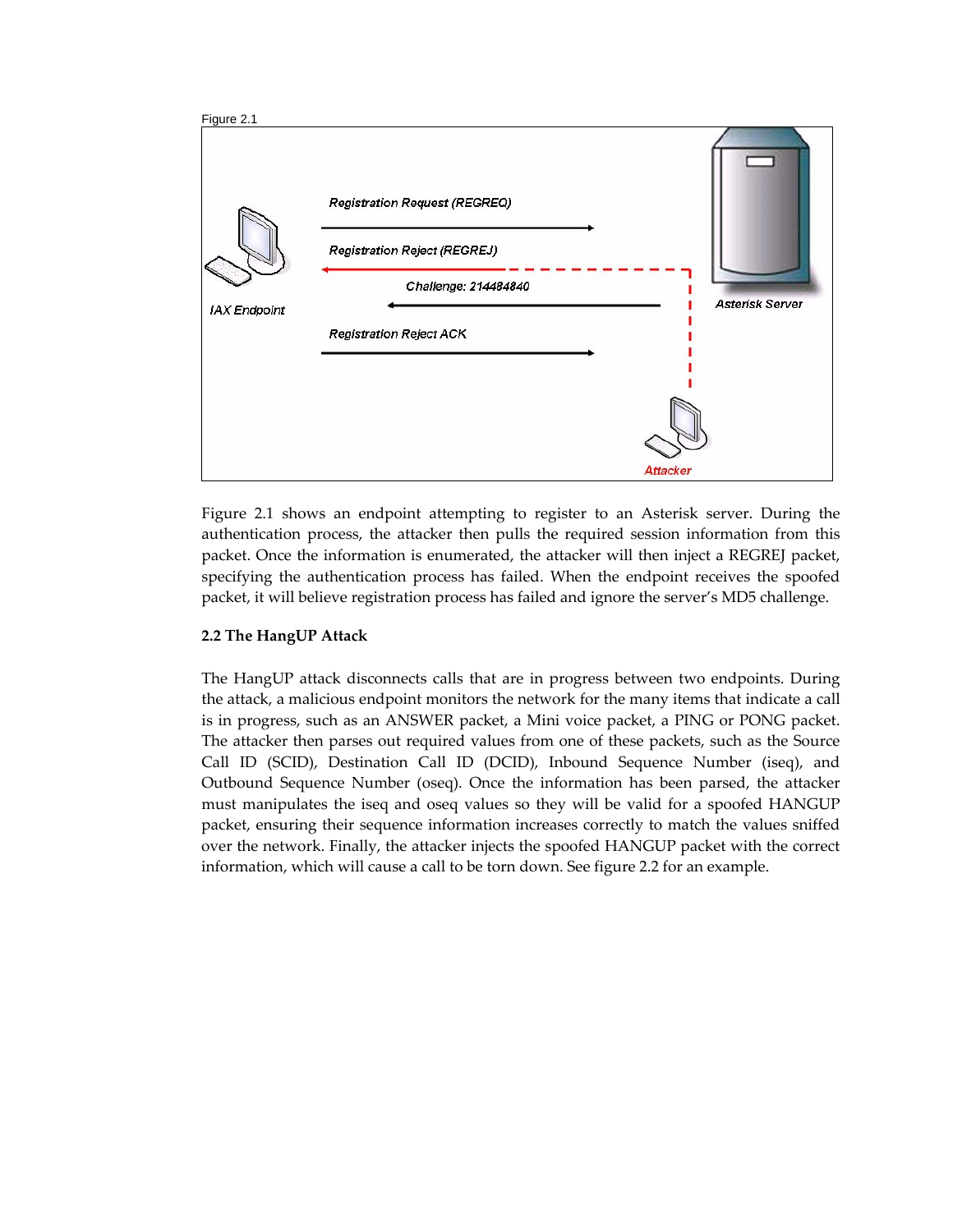

Figure 2.2 shows an existing call between to endpoints, with media flowing in both directions. During a phone call, a control frame is sent across the network (a PING in our example), which contains session information an attacker needs to complete this attack. From the session information sniffed by the attacker, a spoof HANGUP packet is created and sent to endpoint A. Once Endpoint A receives the information, the existing phone call will be torn down. From this point on, Endpoint A will no longer continue the call even though Endpoint B continues sending media as it is unaware the HANGUP has taken place.

iSEC has created IAXHangup.py, which is a Python‐based tool to automate this attack. The tool is described further in Section 3.3.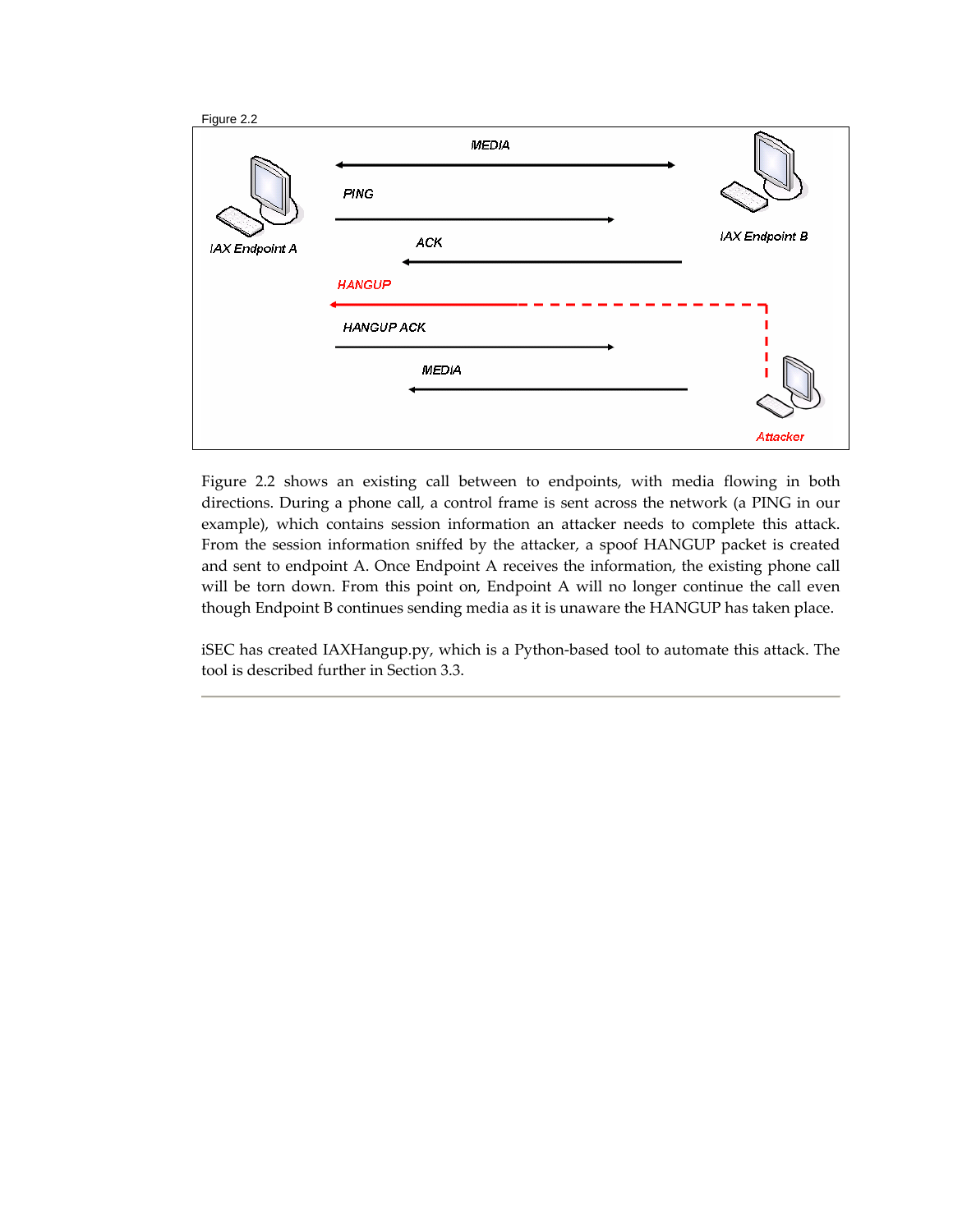#### **2.3 The Hold (QUELCH) Attack**

The Hold (QUELCH) attack is aimed at disrupting calls which are in progress between two endpoints. The attack occurs by one placing one side on 'Hold' while not notifying the other side. In this attack, a malicious endpoint monitors the network for the many signs indicating a call is in progress, such as an ANSWER packet, a Mini voice packet, a PING or PONG packet. The attacker parses out required values from one of the packets, such as the Source Call ID (SCID), Destination Call ID (DCID), Inbound Sequence Number (iseq), and Outbound Sequence Number (oseq). Once the information has been parsed, the attacker must manipulates the iseq and oseq values so they will be valid for a spoofed Hold (QUELCH) packet, ensuring their sequence information increases correctly to match the values sniffed over the network. Finally, the attacker injects the spoofed QUELCH packet, which will cause one side of the conversation to unknowingly be placed on hold See figure 2.3 for an example.



Figure 2.3 shows an existing call between two endpoints, with media flowing in both directions. During a phone call, a control frame is sent across the network (a PING in our example), which contains session information an attacker needs to complete this attack. From the session information sniffed by the attacker, a spoof QUELCH packet is created and sent to endpoint A. From this point on the connection becomes one‐sided (but not disconnected) as Endpoint A will no longer send media to Endpoint B.

iSEC has created IAXHangup.py, which is a Python‐based tool that can be easily modified to automate this attack. The tool is described further in Section 3.3.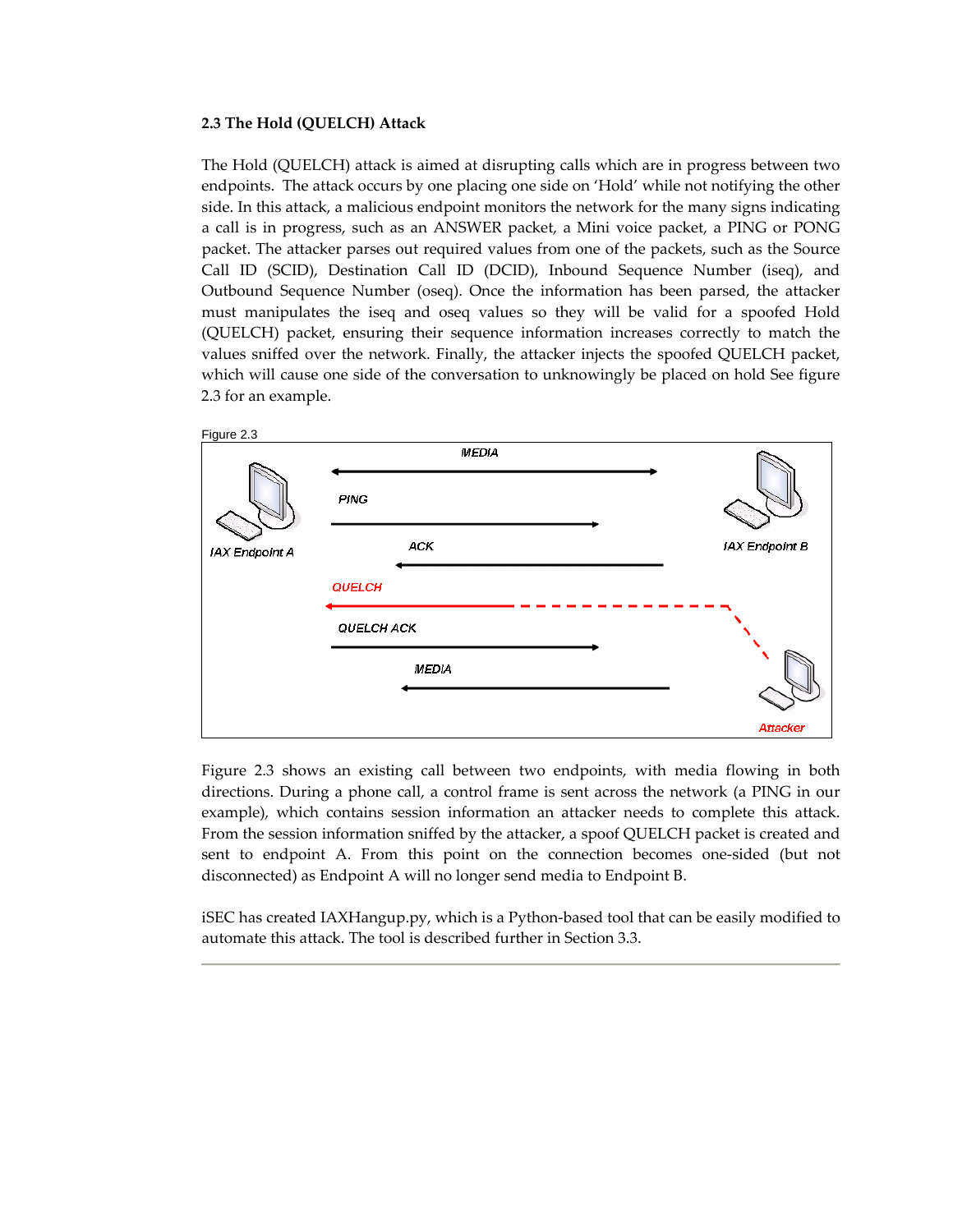#### **2.4 The Call Reject (REJECT) Attack**

The Call Reject attack is aimed at preventing calls from being accepted. In this attack, a malicious endpoint monitors the network for packets indicating that a call is being setup, such as a NEW, ACCEPT, or RINGING packet. The attacker parses out required values from one of these packets, such as the Source Call ID (SCID), Destination Call ID (DCID), Inbound Sequence Number (iseq), and Outbound Sequence Number (oseq). Once the information has been parsed, the attacker must manipulates the iseq and oseq values so they will be valid for a spoofed REJECT packet, ensuring their sequence information increases correctly to match the values sniffed over the network. The attacker then creates a spoofed packet with these values, the source IP and MAC address of the callee, and the destination IP and MAC address of the caller. Finally, the attacker sends the spoofed REJECT packet to the caller, causing the caller to believe that the call has been rejected by the callee. This attack depends on the attacker's packet winning a race against the callee's ANSWER packet, allowing the call to be established. See figure 2.4 for an example.



Figure 2.4 shows an attacker monitoring the network for a call setup packet, in this case RINGING, which indicates that an endpoint is attempting to place a call. The attacker then pulls the required session information from this packet to construct and inject a spoofed REJECT packet. When the endpoint receives this packet it believes the call has been rejected and ignores any further control packets for this call.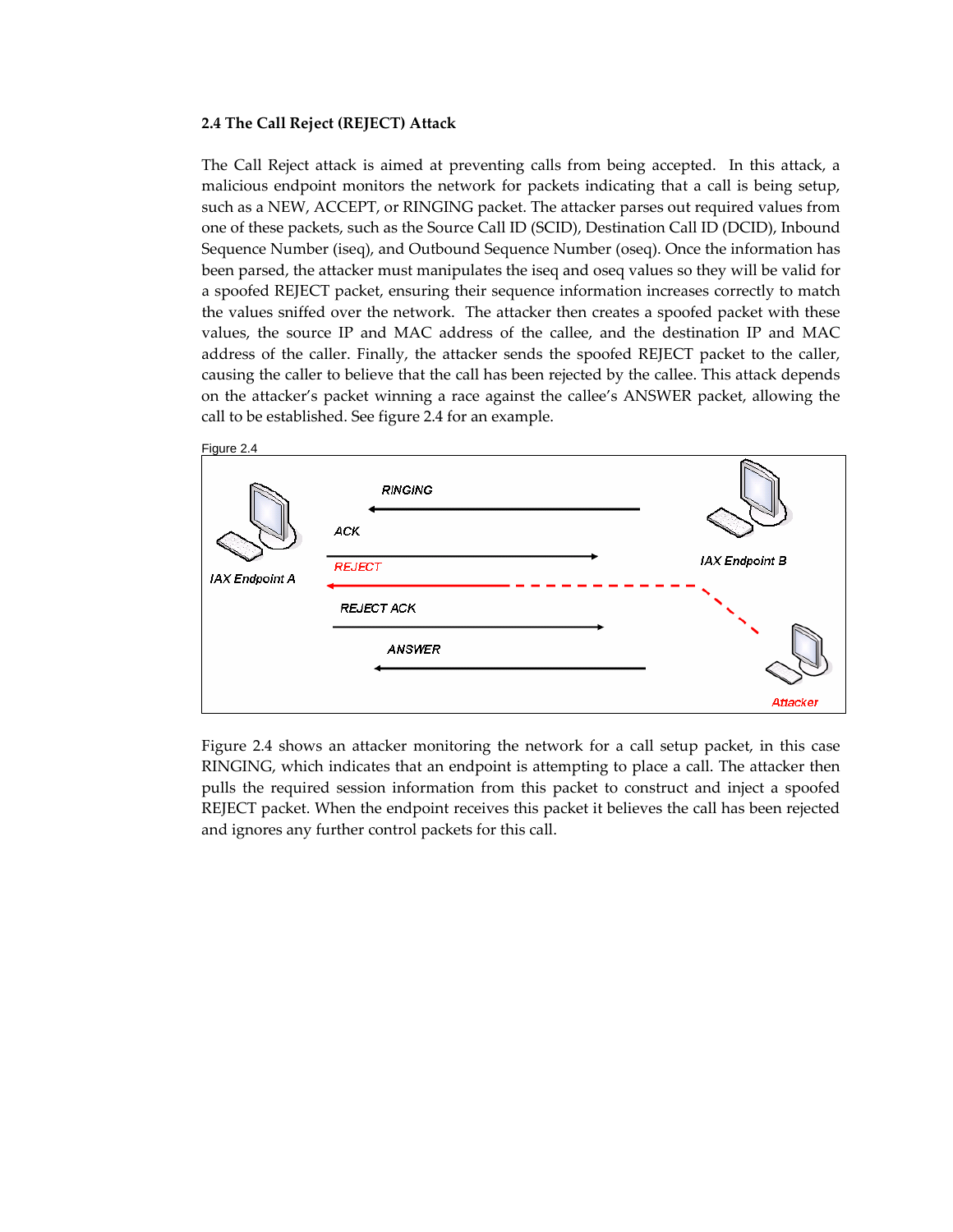# **3.0 VoIP Security Tools for IAX**

The following sections describe iSEC's IAX security tools for VoIP. The tools that are include the following list:

- ‐ IAX Brute
- **IAXAuthJack**
- ‐ IAXHangup

# **3.1 Password Grinder – IAX.Brute**

IAX.Brute is a passive dictionary attack tool on the challenge/response authentication method supported in VoIP IAX implementations. The program is written primarily to test VoIP networks that use IAX for voice communication. The proof of concept tool shows how the challenge/response authentication process used by IAX endpoints is vulnerable to an offline brute‐force attack. This attack allows malicious users to steal passwords and hijack endpoint identities.

IAX.Brute requires the user to sniff the challenge and the MD5 hash between two IAX endpoints. Both the challenge and MD5 hash are sent over the network in clear-text, making the process an easy task. Once the user has captured both items, IAX.Brute will grind the endpoint's password using any dictionary file supplied by the user (IAX.Brute includes a standard dictionary file with over 280,000 thousand common passwords). IAX.Brute will then create an MD5 hash from the user supplied challenge and a word in the dictionary file. Once the MD5 hash generated by the tool matches the MD5 hash sniffed over the network, the user has then compromised the IAX endpoint's password using the IAX.Brute tool. See items 3.1 thru 3.3 as an example:

```
Figure 3.1 show the challenge (214484840) and username (voiptest1) sniffed over the network in clear text:
```

```
\boxminus Information Element: Authentication method(s): 0x0003
   IE id: Authentication method(s) (0x0E)
   Length: 2
    Authentication method(s): 0x0003
⊟ Information Element: Challenge data for MD5/RSA: 214484840
   IE id: Challenge data for MD5/RSA (OXOF)
    Length: 9
   Challenge data for MD5/RSA: 214484840
\boxminus Information Element: Username (peer or user) for authentication: voiptest1
    IE id: Username (peer or user) for authentication (0x06)
    Length: 9
```
Figure 3.2 show the MD5 hash sniffed over the network in clear text:

```
Information Element: MD5 challenge result: fc7131a20c49c3d96bf69ba3e2e27d27 [
   IE id: MD5 challenge result (0x10)
   Length: 32
  MD5 challenge result: fc7131a20c49c3d96bf69ba3e2e27d27
```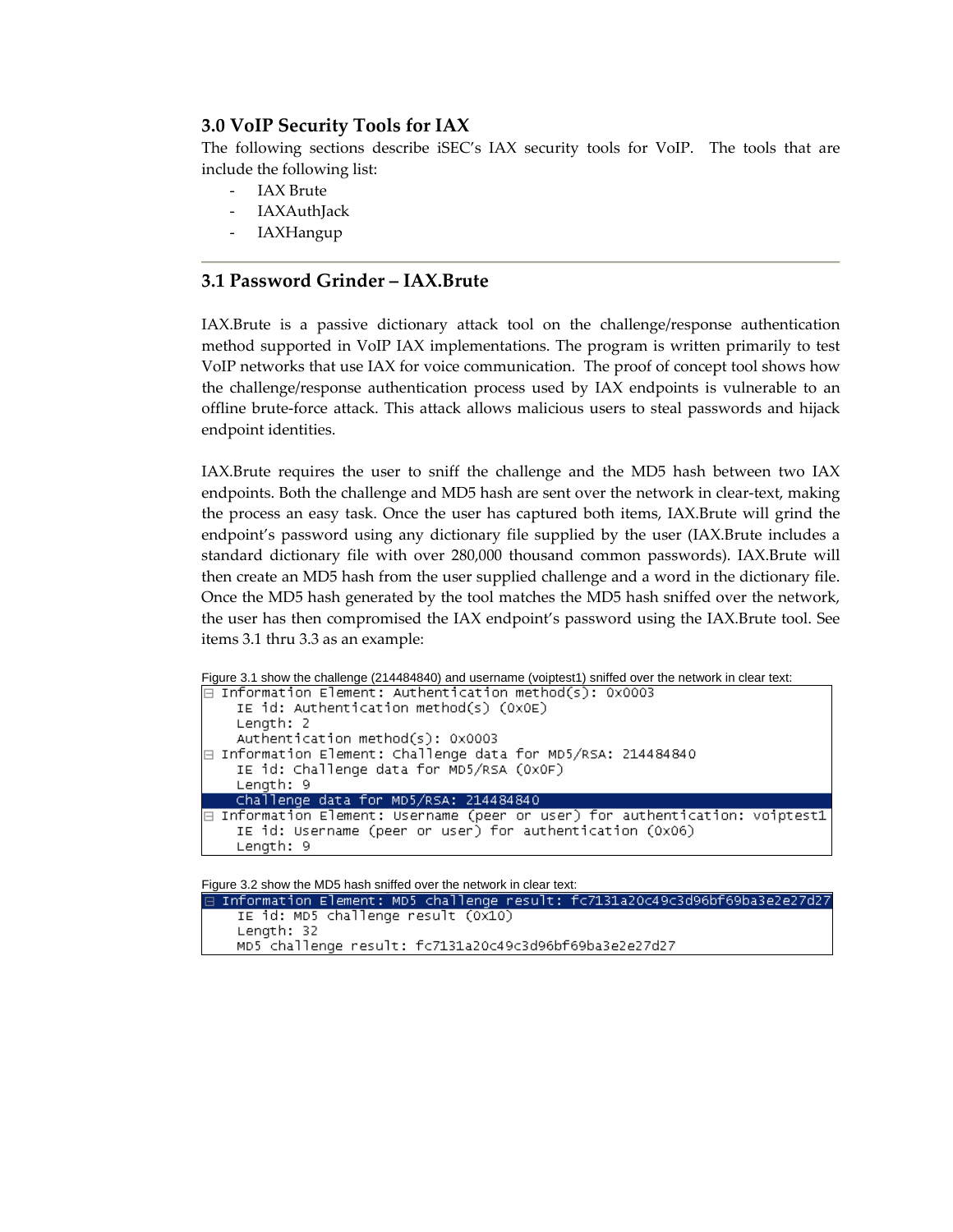Figure 3.3 shows IAX.Brute compromising the password (123voiptest):



Notice in figure 3.3, IAX.Brute simply walks through three steps to identify the password:

- 1. IAX.Brute supplies dictionary file
- a. isec.dict.txt is included with the tool, but any dictionary file can be used
- 2. User supplies challenge
- a. User enters challenge sniffed over the network, which is 214484840 from figure 4.1 3. User supplies MD5 hash
	- a. User enters MD5 hash sniffed over the network, which his fc7131a20c49c3d96bf69ba3e2e27d27 from figure 4.2
- 4. IAX.Brute performs the passive dictionary attack
	- a. Done! IAX.Brute performs the passive dictionary and identifies the password, which is "123 voiptest"!

## **3.2 Authentication Downgrade – IAXAuthJack.py**

IAXAuthJack.py is a tool used to actively perform an authentication downgrade attack and force an endpoint to reveal its password in plaintext over the network. It performs this attack by sniffing the network for traffic indicating that a registration is taking place, and then injecting a REGAUTH specifying that the endpoint should authenticate in plaintext rather then MD5 or RSA. The tool has two modes of operation, which are described below:

Targeted attack:

*iaxauthjack.py -i eth0 -c EndpointIP -s ServerIP* 

In this example, the tool will listen on the "eth0" Ethernet interface for control frames from a specific IAX endpoint, whose IP address is specified by the "-c" argument, who is attempting to register to the server, whose IP address is specified by the "‐s" argument. IAXAuthJack.py will then inject a REGAUTH packet spoofed from the server to the endpoint, causing the endpoint to respond with a REGREQ packet with the password in plaintext.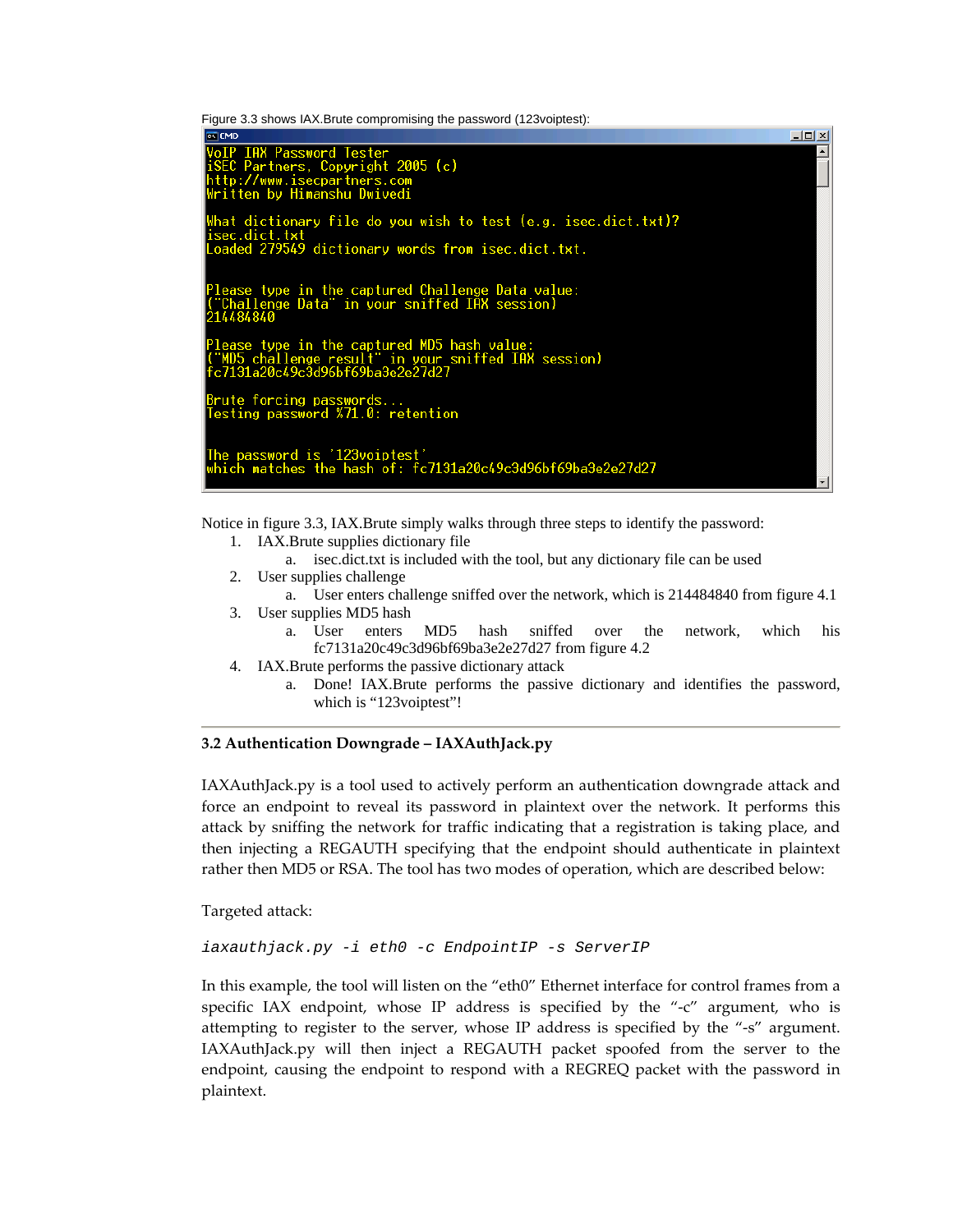Wildcard attack:

*iaxauthjack.py -i eth0 -a -s ServerIP* 

In this example, the tool will listen on the "eth0" Ethernet interface for control frames from ANY IAX endpoint who is attempting to register to the server, whose IP address is specified by the "‐s" argument. IAXAuthJack.py will then inject a REGAUTH packet spoofed from the server to the endpoint, causing the endpoint to respond with a REGREQ packet with the password in plaintext.

Figure 3.4 shows the password in plaintext in the MD5 Challenge Result filed in Wireshark

| □ Information Element: Password for authentication: 123voiptest<br>IE id: Password for authentication (0x07)<br>Length: 11 |              |             |    |                                              |  |          |  |                                                                                                    |    |       |  |    |  |                                                                   |  |  |                                                                                                        |
|----------------------------------------------------------------------------------------------------------------------------|--------------|-------------|----|----------------------------------------------|--|----------|--|----------------------------------------------------------------------------------------------------|----|-------|--|----|--|-------------------------------------------------------------------|--|--|--------------------------------------------------------------------------------------------------------|
| Password for authentication: 123voiptest                                                                                   |              |             |    |                                              |  |          |  |                                                                                                    |    |       |  |    |  |                                                                   |  |  |                                                                                                        |
| 10000<br>0010<br>10020<br>0030<br>0040<br>10050                                                                            | 00.<br>73 74 | 44<br>00 11 | 04 | db 4a<br>40 00 00 80 11<br>01 01 06 0d 06 09 |  | 20 00 OC |  | 02 66 11 d9 11 d9 00 30 b7 40 86 4e 00 01 00 00<br>31 13 02 07 08 07 0b 31 32 33 76 6f 69 70 74 65 | 29 | eb 39 |  | 2d |  | 08 00 45 00<br>ad 3e c0 a8 05 74 c0 a8<br>76 6f 69 70 74 65 73 74 |  |  | $$ ].  ).9-E.<br>.D. @<br>.f0 .@.N<br>$\ldots \ldots \ldots$ voiptest<br>$1, \ldots, 1$ 23voipte<br>st |

## **3.3 Call Hangup – IAXHangup.py**

The IAXHangup.py tool is used to disconnect IAX calls. It first monitors the network in order to determine if a call is taking place. Once a call has been identified, it then injects a HANGUP control frame into the call. The tool has two modes of operation, which are described below:

Targeted attack:

*iaxhangup.py -i eth0 -a 1.1.1.1 -b 2.2.2.2* 

In this example, the tool will listen on the "eth0" Ethernet interface for control frames indicating that a call is taking place between hosts 1.1.1.1 and 2.2.2.2. IAXHangup.py will then inject a HANGUP and disconnect the call.

Wildcard attack:

*iaxhangup.py -i eth0 -e* 

In this example, the tool will listen on the "eth0" Ethernet interface for control frames indicating that a call is taking place between any hosts on the network. IAXHangup.py will then inject a HANGUP and disconnect the call.